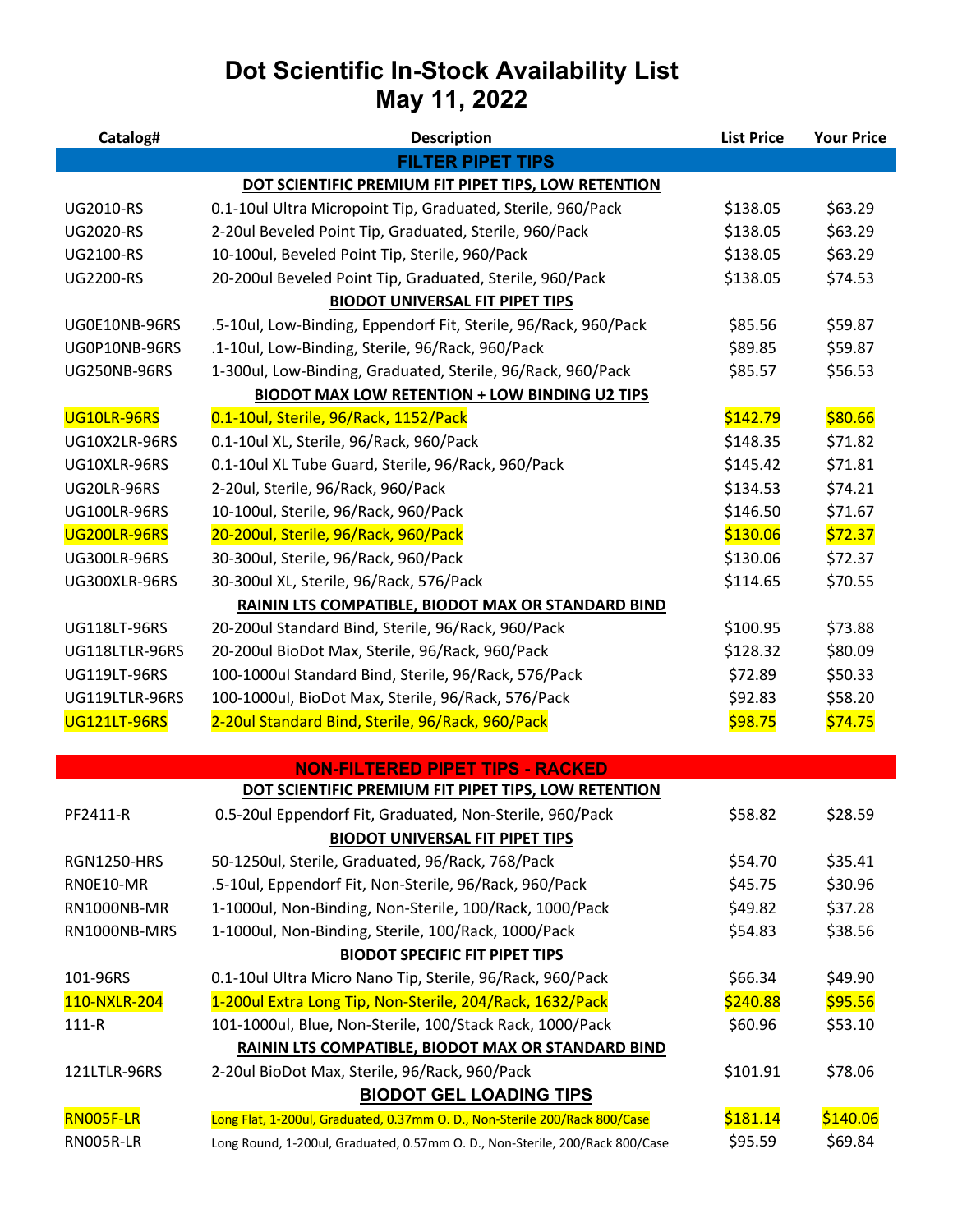|                  | <b>NON-FILTERED PIPET TIPS - RELOADS</b>                                        |          |          |
|------------------|---------------------------------------------------------------------------------|----------|----------|
|                  | DOT SCIENTIFIC PREMIUM FIT PIPET TIPS, LOW RETENTION                            |          |          |
| PF2201-RL        | 0.1-10ul, XL Micropoint Tip, Graduated, Non-Sterile, 960/Pack                   | \$51.04  | \$27.72  |
|                  | DOT ECLIPSE™ REFILLS, BIODOT MAX OR STANDARD BIND                               |          |          |
| PTE10LR-RL       | 0.1-10ul BioDot Max Micro Tip, 1248/Pack                                        | \$90.94  | \$51.97  |
| PTE10XLR-RL      | 0.5-10ul BioDot Max XL Tube Guard, 960/Pack                                     | \$95.73  | \$43.81  |
| PTE200LR-RL      | 20-200ul BioDot Max Beveled Point, 960/Pack                                     | \$51.43  | \$26.82  |
| PTE200-NGRL      | 1-200ul Standard Bind Graduated, 960/Pack                                       | \$31.04  | \$21.68  |
| PTE10XL-RL       | .1-10ul Standard Bind XL Micro Tip Refills, 1344/Pack                           | \$54.94  | \$35.13  |
| PTE200F-NGRL     | 1-200ul Standard Bind Graduated Ultra Fine Point, 960/Pack                      | \$50.12  | \$29.16  |
|                  | DOT ECLIPSE™ REFILLS FOR RAININ LTS, BIODOT MAX OR STANDARD BIND                |          |          |
| 118LTLR-RL       | 0.5-250ul BioDot Max, 960/Pack                                                  | \$56.37  | \$34.38  |
| 119LTLR-RL       | 100-1000ul BioDot Max, 480/Pack                                                 | \$38.47  | \$25.13  |
| 118LTRE          | 0.5-250ul Standard Bind, 960/Pack                                               | \$55.90  | \$36.70  |
| 119LTRE          | 100-1000ul Standard Bind, 480/Pack                                              | \$39.80  | \$26.25  |
| 121LTRE          | 2-20ul Standard Bind, 1056/Pack                                                 | \$69.07  | \$36.90  |
|                  | <b>EMPTY RACKS FOR ECLIPSE™ REFILLS</b>                                         |          |          |
| <b>LTS200-HR</b> | 10ul - 250ul Tips, 10/Pack                                                      | \$39.56  | \$12.96  |
| <b>LTS210-HR</b> | Anti-Wobble. specifically for XL 10, 20 and 200ul Tips, 10/Pack                 | \$27.29  | \$18.59  |
| LTS1000-HR       | 1000ul and 1250ul Tips, 6/Pack                                                  | \$47.29  | \$14.91  |
|                  | <b>BIODOT UNIVERSAL FIT, ECOSTATION &amp; QUICK RACK TRANSFER SYSTEMS</b>       |          |          |
| ESY-0200GS       | Ecostation, 1-200ul Yellow Graduated Tips, Sterile, 192 Tips/Deck, 5 Decks/Pack | \$30.80  | \$23.90  |
| QR0P10-96N       | Quick Rack, .1-10ul, 960/Pack                                                   | \$33.39  | \$28.11  |
| QR0P10XL-96N     | Quick Rack, .1-10ul XL, 480 Tips/Stack, 2 Stacks/Pack                           | \$35.29  | \$25.84  |
| QR0P10XLNB-96N   | Quick Rack, .1-10ul XL, Low-Binding, 480 Tips/Stack, 2 Stacks/Pack              | \$37.25  | \$29.44  |
| QR200NB-96NG     | Quick Rack, 1-200ul, Low-Binding, Grad., 480 Tips/Stack, 2 Stacks/Pack          | \$34.64  | \$27.56  |
|                  |                                                                                 |          |          |
|                  | <b>VIALS</b>                                                                    |          |          |
| 151111           | Autosampler Vials, 100/Pack                                                     | \$50.00  | \$20.69  |
| 151112           | 6 x 30mm Round Bottom Vial, 100/Pack                                            | \$40.00  | \$17.86  |
|                  | <b>CONICAL CENTRIFUGE TUBES</b>                                                 |          |          |
| 616-PG           | BioSpin 15mL, Sterile, 50/Bag, 500/Case                                         | \$162.65 | \$89.84  |
| 618-PG           | BioSpin 15mL, Sterile, 50/Rack, 500/Case                                        | \$149.87 | \$78.45  |
| 651-PG           | BioSpin 50mL, Sterile, 25/Bag, 500/Case                                         | \$166.44 | \$85.44  |
|                  |                                                                                 |          |          |
|                  | <b>SEROLOGICAL PIPETS</b>                                                       |          |          |
| 457205           | BioDot 5mL, Individually Wrapped, Sterile, 50/Bag 200/Case                      | \$129.08 | \$31.85  |
| 457225           | BioDot 25mL, Individually Wrapped, Sterile, 25/Bag 200/Case                     | \$281.00 | \$73.97  |
| 457250           | BioDot 50mL, Individually Wrapped, Sterile, 25/Bag 100/Case                     | \$314.24 | \$107.97 |
|                  | <b>LAB WIPES</b>                                                                |          |          |
| ISOWP18          | Lab Clean Wipes, 70% IPA - 30% DI Water, 100 Wipes/Pack                         | \$38.25  | \$26.78  |
|                  |                                                                                 |          |          |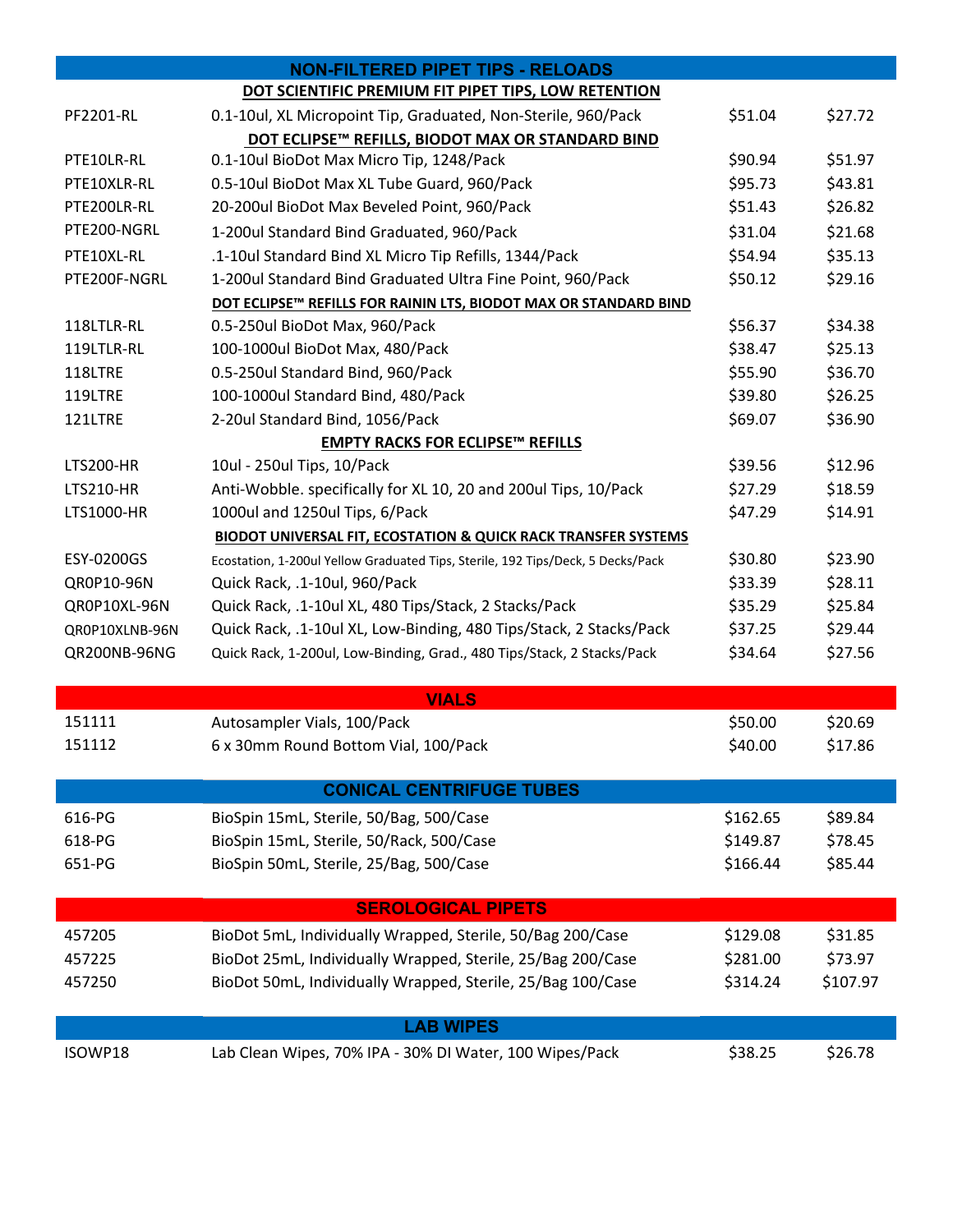|               | <b>BULK PACKED PIPET TIPS</b>                                    |         |         |
|---------------|------------------------------------------------------------------|---------|---------|
|               | DOT SCIENTIFIC PREMIUM FIT PIPET TIPS, LOW RETENTION             |         |         |
| PF2021        | 1-200ul Beveled Point, Non-Sterile, 1000/Bag                     | \$26.23 | \$13.44 |
| PF2311        | 1-200ul Beveled Point, Graduated, Non-Sterile, 1000/Bag          | \$28.79 | \$12.55 |
| PF2401        | 0.1-10ul, Ultra Micropoint Tip, Graduated, Non-Sterile, 1000/Bag | \$25.45 | \$14.57 |
| PF2411        | 0.5-20ul Eppendorf Fit, Graduated, Non-Sterile, 1000/Bag         | \$26.26 | \$14.57 |
| PF2601        | 5-300ul XL Micropoint Tip, Graduated, Non-Sterile, 1000/Bag      | \$33.08 | \$15.81 |
|               | <b>BIODOT SPECIFIC FIT PIPET TIPS</b>                            |         |         |
| 105           | 5-200ul, Natural, Non-Sterile, 1000/Bag                          | \$38.73 | \$19.36 |
| 110-B         | 1-200ul Beveled Tip, Yellow, Non-Sterile, 1000/Bag               | \$34.43 | \$18.02 |
| 110-N         | 1-200ul, Natural, Non-Sterile, 1000/Bag                          | \$34.43 | \$21.66 |
| 110-NB        | 1-200ul, Natural Beveled Tip, 1000/Bag                           | \$29.47 | \$21.56 |
| 115-N         | 1-200ul, Eppendorf Style, Natural, Non-Sterile, 1000/Bag         | \$35.10 | \$31.14 |
|               | <b>BIODOT UNIVERSAL FIT PIPET TIPS</b>                           |         |         |
| RNOP10-BP     | .1-10ul, Non-Sterile, 1000/Bag                                   | \$23.79 | \$17.35 |
| RNOP1ONB-BP   | .1-10ul, Low-Binding, Non-Sterile, 1000/Bag                      | \$24.93 | \$19.84 |
| RNOP10XLNB-BP | .1-10ul XL, Low-Binding, Non-Sterile, 1000/Bag                   | \$24.33 | \$17.84 |
| RGY0200-BP    | 1-200ul, Yellow, Graduated, Non-Sterile, 1000/Bag                | \$22.98 | \$16.54 |
| RN0200-BP     | 1-200ul, Natural, Non-Sterile, 1000/Bag                          | \$22.68 | \$15.25 |
| RN0200NB-BP   | 1-200ul, LowBinding, Beveled, Natural, Non-Sterile, 1000/Bag     | \$23.10 | \$15.60 |
| RY0200-BP     | 1-200ul, Yellow, Non-Sterile, 1000/Bag                           | \$19.66 | \$11.98 |
|               | <b>OTHER</b>                                                     |         |         |
| 4866          | Corning 1-200µL Yellow, Bulk, Non-Sterile, 1000/Bag              | \$26.91 | \$23.20 |

### **PCR TUBES AND STRIPS**

| <b>302-PCR</b> | Axygen 0.2ml Thin Wall Flat Cap PCR Tube, Clear, 1000/Bag                                                                                                                                                               | \$77.12  | \$53.99 |
|----------------|-------------------------------------------------------------------------------------------------------------------------------------------------------------------------------------------------------------------------|----------|---------|
| 400LP-8PCR     | BioDot Pure Low Profile 8-Strip, 0.1ml, Attached Flat Optically Clear Caps, 120/Pack                                                                                                                                    | \$125.89 | \$82.24 |
| 403-8PCR       | BioDot Pure Thin Wall, Robust Link 8-Strip Tubes, 0.2ml, 45º Angle Attached Flat Optically<br>Clear Caps, 120 Strips/Pack<br>BioDot Pure Thin Wall, Robust Link 8-Strip Tubes, 0.2ml, 45º Angle Attached Flat Optically | \$122.10 | \$72.11 |
| 403-8PCR-A     | Clear Caps, Assorted Colors, 120 Strips/Pack                                                                                                                                                                            | \$122.34 | \$71.06 |
| 410-12PCR      | BioDot Pure 12-Strip and Dome Strip Cap Combo, 80/Pack                                                                                                                                                                  | \$109.13 | \$88.43 |
| 415-12PCR      | BioDot Pure 12-Strip and Optically Clear Flat Strip Caps Combo, 80/Pack                                                                                                                                                 | \$109.13 | \$88.43 |
| 503-8PCR       | BioDot Basic Thin Wall 8-Strip, 0.2ml, Attached Dome Caps, 120/Bag                                                                                                                                                      | \$136.92 | \$85.35 |
| 503-8PCR-A     | BioDot Basic Thin Wall 8-Strip, 0.2ml, Attached Dome Caps, Assorted Colors 120/Bag                                                                                                                                      | \$151.46 | \$86.63 |
| 504-8PCR       | BioDot Basic Thin Wall 8-Strip, 0.2ml, Attached Dome Caps, Natural, 125/Bag                                                                                                                                             | \$120.77 | \$80.86 |
| 505-8PCR       | BioDot Basic Thin Wall 8-Strip, 0.2mL, Attached Flat Caps, Natural, 120/Bag                                                                                                                                             | \$108.63 | \$73.39 |
| 620-PCR        | BioDot Basic PCR Tubes, 0.2mL, Flat Cap, 1000/Pack                                                                                                                                                                      | \$189.65 | \$40.41 |

#### **DOT SCIENTIFIC CELL CULTURE PRODUCTS**

# **TISSUE CULTURE PLATES** 667106 67106 6 Well, Flat Bottom, Lid, Individually Wrapped, Sterile, 100/Case \$215.22 \$143.24 667112 12 Well, Flat Bottom, Lid, Individually Wrapped, Sterile, 100/Case \$218.27 \$145.81 667190 96 Well, Round Bottom, Lid, Individually Wrapped, Sterile, 100/Case \$274.52 \$178.10 **TISSUE CULTURE DISHES** 667621 100mm x 20mm, Sterile, Vented Lid, 10/Resealable Bag, 300/Case \$165.26 \$126.97 667635 35mm x 10mm, Sterile, Vented Lid, 10/Resealable Bag, 500/Case \$195.72 \$128.82 667660 60 x 15mm, Grip Ring, Sterile, Vented Lid, 10/Resealable, Bag 500/Case \$233.31 \$137.87 667690 100 x 15mm, Grip Ring, Sterile, Vented Lid, 10/Resealable Bag, 500/Case \$321.92 \$215.73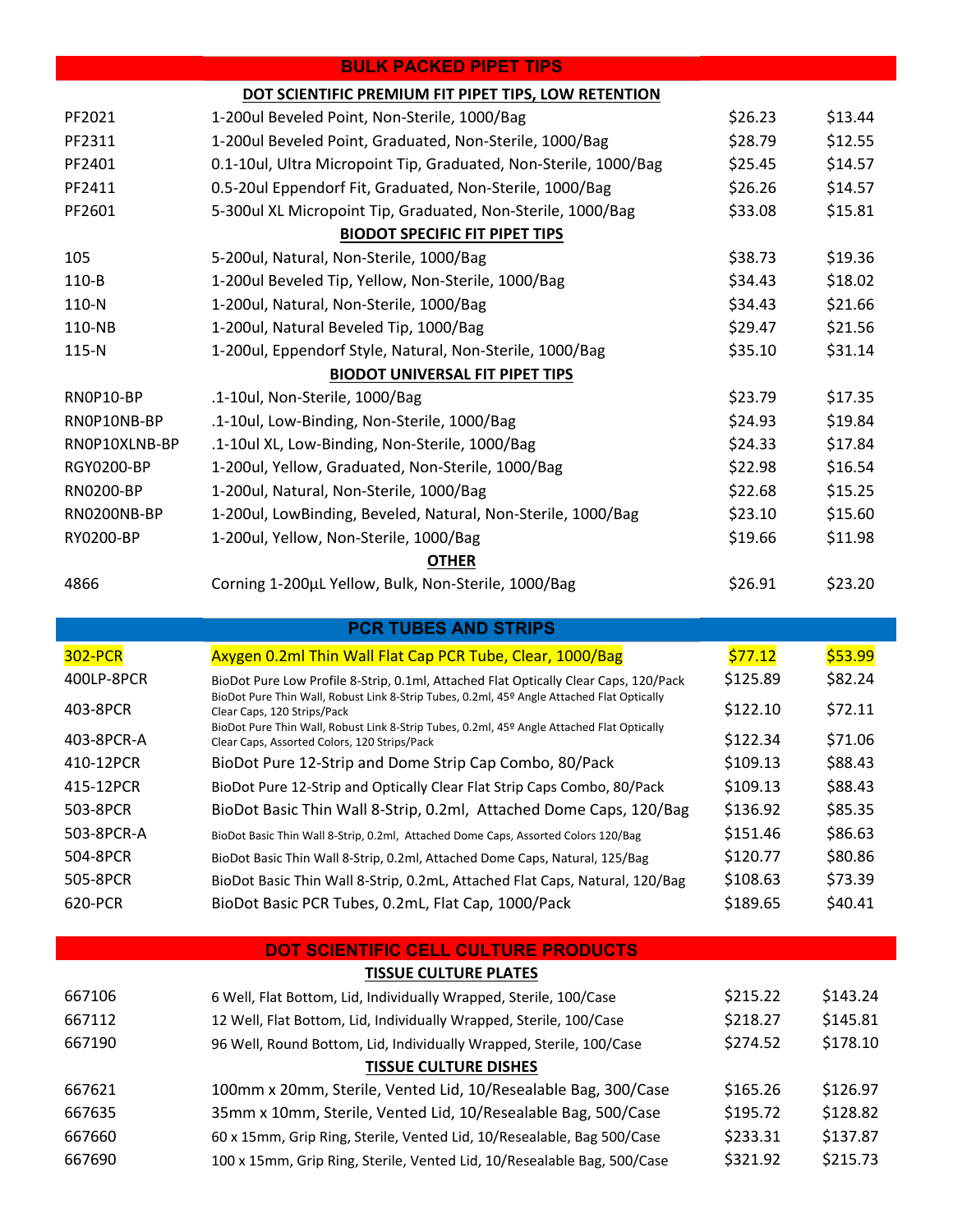## **SEROLOGICAL PIPETS**

| 667201B | 1mL Pipet, Individually Wrapped, Paper/Plastic, Bag, Sterile, 800/Case  | \$286.88 | \$132.00 |
|---------|-------------------------------------------------------------------------|----------|----------|
| 667202B | 2mL Pipet, Individually Wrapped, Paper/Plastic, Bag, Sterile, 600/Case  | \$193.03 | \$114.03 |
| 667205B | 5mL Pipet, Individually Wrapped, Paper/Plastic, Bag, Sterile, 200/Case  | \$66.78  | \$42.73  |
| 667206B | 5mL Pipet, Short, Individually Wrapped, Bags Sterile, 200/Case          | \$70.30  | \$46.70  |
| 667210B | 10mL Pipet, Individually Wrapped, Paper/Plastic, Bag, Sterile, 200/Case | \$70.91  | \$45.52  |
| 667212B | 10mL Pipet, Wide Tip, Individually Wrapped, Bag, Sterile, 200/Case      | \$74.67  | \$48.49  |
| 667225B | 25ml Pipet, Individually Wrapped, Sterile, 50/Bag, 200/Case             | \$140.99 | \$94.07  |
| 667226B | 25ml Pipet, Short, Individually Wrapped, Sterile, 25/Bag, 100/Case      | \$79.16  | \$52.33  |
| 667230B | 50mL Pipet, Individually Wrapped, Paper/Plastic, Bag, Sterile, 90/Case  | \$181.01 | \$106.79 |
| 667231  | 1mL Pipet, Bulk Packed in Bags, Sterile, 50/Bag 1000/Case               | \$216.60 | \$146.97 |
| 667232  | 2ml Pipet, Bulk Packed in Bags, Sterile, 50/Bag 800/Case                | \$191.75 | \$159.10 |
| 667235  | 5ml Pipet, Bulk Packed in Bags, Sterile, 25/Bag 500/Case                | \$135.84 | \$110.55 |
| 667240  | 10ml Pipet, Bulk Packed in Bags, Sterile, 25/Bag 500/Case               | \$147.19 | \$117.06 |
| 667245  | 25ml Pipet, Bulk Packed in Bags, Sterile, 25/Bag 200/Case               | \$114.89 | \$92.00  |
|         | <b>TISSUE CULTURE FLASKS</b>                                            |          |          |
| 667331  | 50mL (25cm2), Vent Cap, Sterile, 10/Resealable Bag, 200/Case            | \$252.15 | \$151.61 |
| 667351  | 600mL (182cm2), Vent Cap, Sterile, 5/Resealable Bag, 40/Case            | \$208.17 | \$111.56 |
|         | <b>CENTRIFUGE TUBES</b>                                                 |          |          |
| 667418  | 15mL, Plastic Rack, RCF 12000g, Sterile, 300/Case                       | \$107.05 | \$86.53  |
| 667419  | Reusable Plastic Rack for 15mL Tubes, Non-sterile, 5/Case               | \$55.99  | \$30.26  |
| 667428  | 50mL, Plastic Rack, RCF 16000g, Sterile, 300/Case                       | \$138.58 | \$111.52 |
| 667429  | Reusable Plastic Rack for 50mL Tubes, Non-sterile, 5/Case               | \$67.91  | \$34.18  |
| 667015B | 15mL, Resealable Bag, Sterile, RCF 12000g, 300/Case                     | \$75.81  | \$57.96  |
| 667016B | 15mL, Resealable Bag, Sterile, RCF 12000g, 500/Case                     | \$113.93 | \$88.01  |
| 667050B | 50mL, Resealable Bag, Sterile, RCF 16000g, 300/Case                     | \$94.00  | \$75.16  |
| 667051B | 50mL, Resealable Bag, Sterile, RCF 16000g, 500/Case                     | \$145.69 | \$112.43 |
| 667115R | 15mL, Foam Rack, Sterile, RCF 12000g, 300/Case                          | \$79.56  | \$63.64  |
| 667150R | 50mL, Foam Rack, Sterile, RCF 16000g, 300/Case                          | \$98.05  | \$73.03  |
| 667515P | 15mL, Paperboard Rack, Sterile, RCF 12000g, 500/Case                    | \$125.67 | \$106.29 |
| 667550P | 50mL, Paperboard Rack, Sterile, RCF 12000g, 500/Case                    | \$157.79 | \$119.36 |
|         | <b>CELL STRAINERS</b>                                                   |          |          |
| 667481  | 40um, Blue, Individually Wrapped, Sterile, 50/Case                      | \$122.53 | \$94.55  |
| 667483  | 70um, White, Individually Wrapped, Sterile, 50/Case                     | \$122.53 | \$94.55  |
| 667485  | 100µm, Yellow, Individually Wrapped, Sterile, 50/Case                   | \$122.53 | \$94.55  |
|         | <b>FILTER SYSTEMS</b>                                                   |          |          |
| 667705  | 150ml, PES, 0.22um, 50mm, Sterile, 1/Bag 12/Case                        | \$111.06 | \$84.15  |
| 667706  | 250ml, PES, 0.22um, 75mm, Sterile, 1/Bag, 12/Case                       | \$120.27 | \$89.62  |
| 667707  | 500mL, PES, 0.22μm, 75mm, Sterile, 1/Bag, 12/Case                       | \$146.41 | \$110.37 |
| 667708  | 1000mL, PES, 0.22µm, 90mm, Sterile, 1/Bag 12/Case                       | \$215.17 | \$160.52 |
|         | <b>SOLUTION BOTTLES</b>                                                 |          |          |
| 667781  | 150mL, Sterile, 1/Bag, 24/Case                                          | \$87.06  | \$58.03  |
| 667782  | 250mL, Sterile, 1/Bag, 24/Case                                          | \$92.32  | \$61.89  |
| 667784  | 500mL, Sterile, 1/Bag, 24/Case                                          | \$109.37 | \$73.40  |
| 667785  | 1000mL, Sterile, 1/Bag, 24/Case                                         | \$219.47 | \$146.77 |